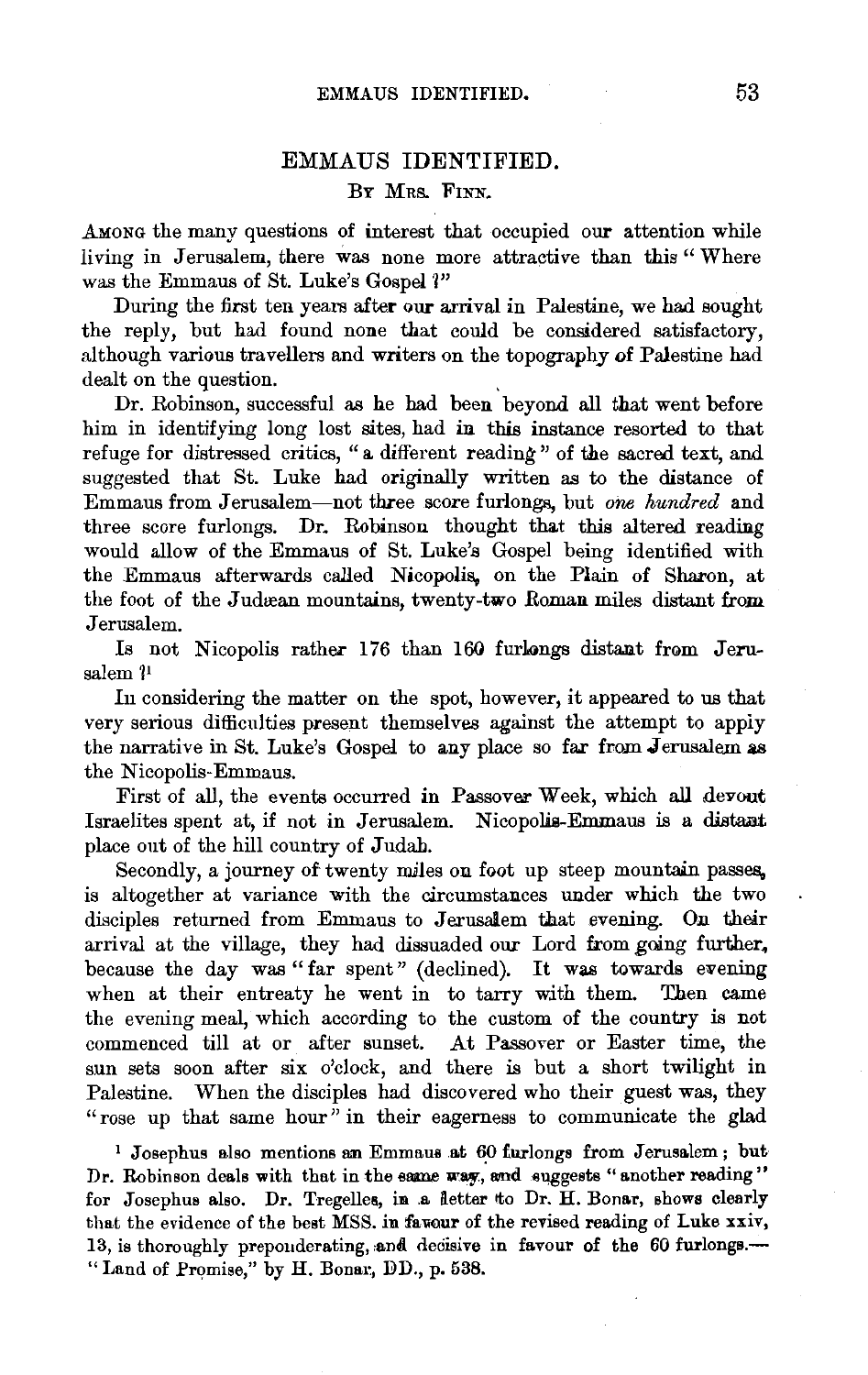tidings to the rest of the disciples. But it is highly improbable that they had to walk a distance of twenty miles up a continuous ascent of above 2,000 feet from the level of the plain to Jerusalem. Had they made such a journey as that, most of it steep climbing, they would not have reached Jerusalem much before midnight, and long after the time when Easterns go to rest. But on arriving they found the eleven still together. They also must have been at their sunset meal-the last for the day. But if it were 60 furlongs  $(7\frac{1}{2}$  Roman miles), that distance could have been traversed within two hours. They arrived and told their been traversed within two hours. wonderful history-and as they yet spake (Luke xxiv, 36), the Lord appeared to them, finding them still "at meat" ( $\frac{d}{dx}$ uuteuperous, Mark xvi, 14), and offered to share the scarce-finished meal: "have ye here any meat *l*" (food). They gave Him a piece of broiled fish and of an honeycomb, and He did eat before them, and then entered npon a conversation which could not have been a short one.

All this implies that the two disciples must have got back from Emmaus early in the night.

The word used by St. Luke in describing Emmaus being  $\kappa \omega \mu \dot{\eta}$ , "a. village" or "hamlet," would not be applied to the Emmaus-Nicopolis on the plain, which Josephus expressly calls a *city,* and which he declares to have been well fortified with strong walls and towers *(see"* Ant.," xii, 7, 3; xiii, 1, 3; "Wars," iii, 3, 5). Jews while keeping their Passover as these disciples were doing, would scarcely go to any other *city* than Jerusalem.

It seemed to us that the Emmaus of St. Luke's Gospel must have been a country village within easy reach of Jerusalem, the walk to which would in no way interfere with the due observance of the great Paschal Festival.

Ali these considerations led us to continue our search for Emmaus within a circle of 60 furlongs around Jerusalem.

The only indications in the Bible are those referred to above, *i.e.,* the name "Emmaus," the distance "60 furlongs;" and the size, "a village." Josephus also mentions an Emmaus, a Roman colony, at 60 furlongs from Jerusalem, of which more hereafter.

And with regard to the name *Emmaus*, Josephus gave us a clue in its derivation and meaning, a clue of immense value. He mentions a third Emmaus, distinct from the Emmaus-Nicopolis on the plain, and from the Emmaus colony near Jerusalem.

In "Ant.," xviii, 2, 3, when describing Tiberias at the Lake of Gennesaret, he says there are warm baths at a little distance in a village, named Emmaus. In "Wars," iv, 1, 3, he tells us that "Vespasian removed from Emmaus where he had pitched his camp before the city Tiberias," and adds, "now Emmaus if it be interpreted may be rendered *a warm bath,* for therein is a spring of warm water useful for healing."

This rendering of the word is undoubtedly correct, Emmaus being merely the Greek form of the Hebrew **liOn** Hamath.

The place near to Tiberias, which Josephus calls Emmaus, is called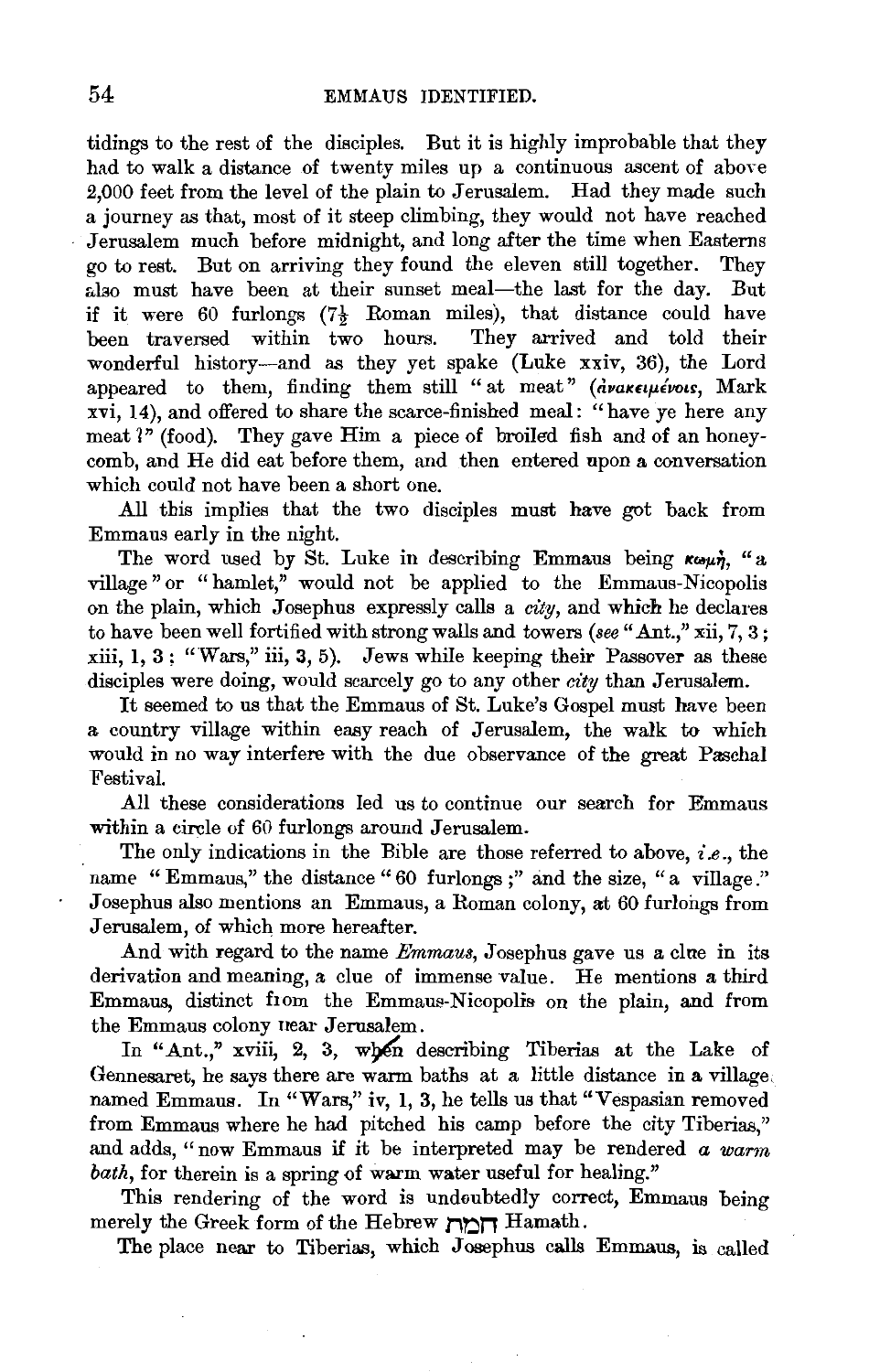Hamath in Joshua xix, 35, and is to this day known by the Arabic equivalent word *Hammam*, "hot baths."

The Syriac form of the word is Amatha, given by Eusebius and Jerome as the name of the hot springs at Godera (Um knis) which are also called Hamman by the Arabs of the present day (see also Reland's "Palestine," pp. 30,703,755, 758).

The Emmaus-Nicopolis of the plain received its name from the fact that it also was remarkable for a fountain endued with virtue for healing man and beast, which is said to have been stopped up by Julian the Apostate. This fountain is mentioned by both Jewish and Christian writers (Reland, pp. 759, 760).<sup>1</sup>

The etymology of the name Emmaus led us to the conclusion that wherever the Emmaus of St. Luke might be, there must also have existed hot baths, and the modern Arabic use of the term Hammam as applied to baths generally, whether of natural hot springs, or of water artificially heated, led us further to the idea that St. Luke's Emmaus need not be a place of hot springs, but that it might possibly be a place where abundance of water had caused the establishment of artificial baths of some importance.

We convinced ourselves before long, that there is but one place within the circuit of 60 furlongs from Jerusalem, where there is a sufficiently copious spring of water for the supply of baths. That place is the pretty valley of Urtas, which is about  $7\frac{1}{2}$  Roman miles or 60 furlongs from Jerusalem, south of Bethlehem.

The valley descends from the ancient Etham (the fountain of which still bears that name), and passes round the base of the Herodium (or "Frank" mountain, called by the natives Jebel el Furaidis) on its way towards the Dead Sea.

These two places, Etham and Herodium, are among those whose distance from Jerusalem are specified by Josephus. He tells us that Etham was 50 furlongs off ("Ant.," viii, 7, 3), and that Herodium was 60 furlongs off ("Ant.," xiv, 13, 9, and " Ant.," xv, 11, 4).

Urtas, village and spring, lie between the two, and the difference between the 50 furlongs' distance of Etham from Jerusalem, and the 60 furlongs of Urtas, may be easily accounted for by the difference of the road to Urtas, which winds considerably, or by the relative position of the two places-the one higher, the other lower in the same valley.

The actual *distance* of Urtas from Jerusalem well answers the requirements of St. Luke's narrative.

1 At the date of our search, we had not the aid of the Dictionary of the Bible, in which we afterwards found the argument against Nicopolis ably summed up, or of the " Geographie du Talmud " of M. Adolphe Neubauer.

M. Neubauer has a note on Emmaus, on p. 100 of his valuable work, and at. pp. 34-38, he defines Emmaus and Hamath as being the usual appellation for thermal baths.

The Bible. dictionary says that Emmaua has yet to be identified.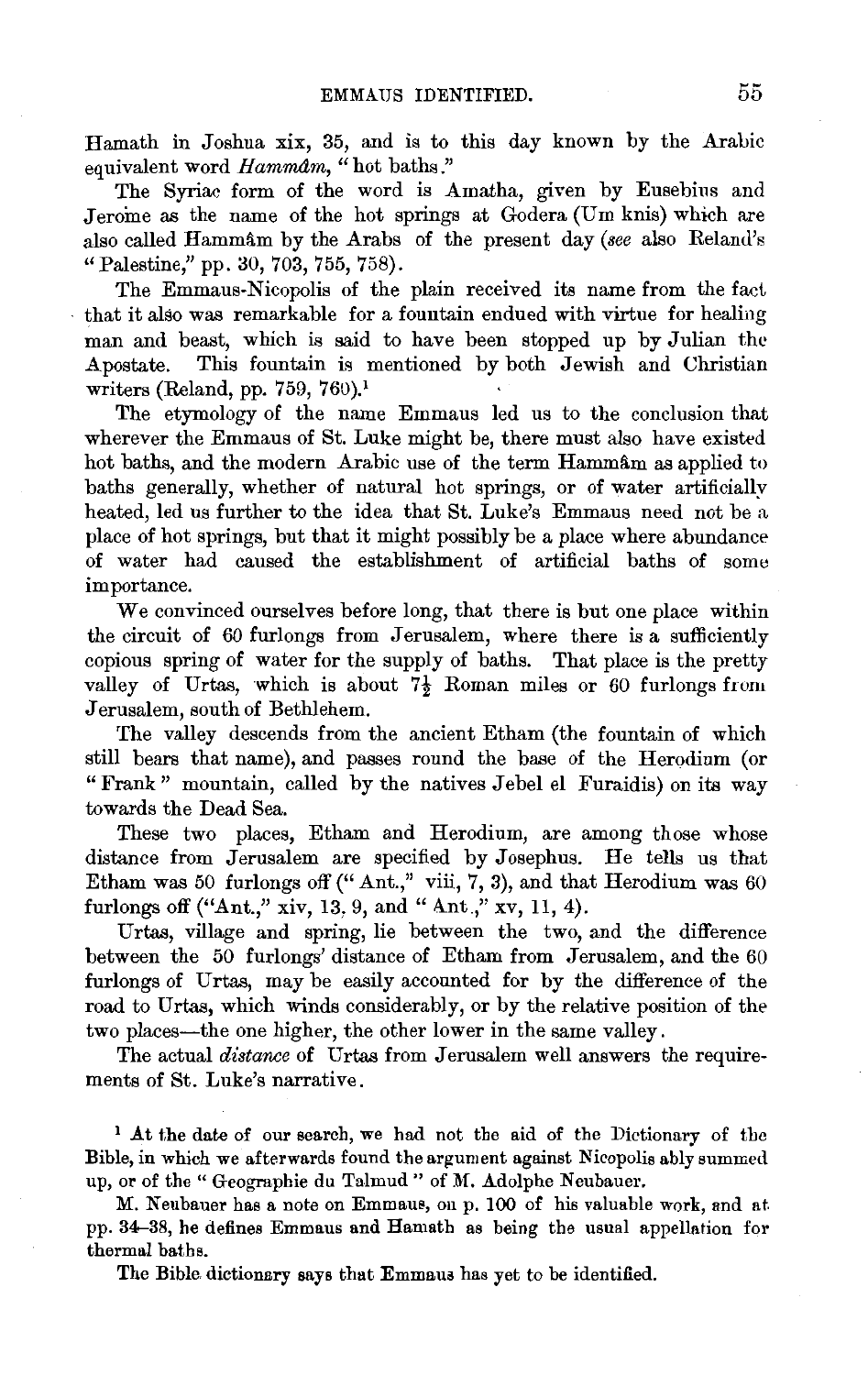Nothing is more delightful on a spring afternoon than the 7 miles' walk across the Plain of Rephaim, past Rachel's tomb and Bethlehem, to this charming spot, the most charming and the most accessible from Jerusalem in the whole district.

There is here the most copious perennial spring of water to be found anywhere within the required distance from the Holy City.

It never fails, but runs with a strong stream in summer as well as winter, and it is altogether distinct from the spring at Etham, or from the other springs that supply the pools in the valley above.

The village is small, but there are remains of ancient buildings, and, indeed, it is easy to see that a village must always have existed here on account of the beautiful spring of water, yet being so near the fortified city of Etham, this probably never was no more 'than a village, and thus would answer to the terms used by St. Luke and by Josephus as to the size of the Emmaus to which they refer.

Here, then, is a place which fulfils the important requirements as to distance, sixe, and supply of water for baths.

But the name Emmaus, and its Hebrew and Arabic equivalents, were wanting, and, above all, where were the baths.

It was several years before we discovered any traces of either the name or of the baths.

While waiting for some discovery that might settle that decisive point, -we studied with ever increasing interest all that served to throw light upon the past history of Urtas.

And first as to the name "Urtas,"—which has no meaning in modern Syro-Arabic nor in Hebrew, but is believed to be comparatively modern, and only a corruption of the Latin *Hortus* (garden), given to it at a period when Latin was much used and spoken in and around Bethlehem, close by.

This carries us back at least to the days of St. Jerome, whose memory is still fresh among the Christians of Bethlehem. There within the precincts of the great Convent of the Nativity is still existing the chamber where Jerome made his translation of the Hebrew scriptures into Latin. The short mile of hill and dale from thence to the valley of Urtas must often have been traversed by him and his companions-Paula with her daughter and others.

In the life of Vigilantius we get glimpses of the rural delights around Bethlehem. The city of David was then as now supplied with pure water from living springs, by the ancient aqueduct which winding around the hill sides, passes from Urtas, through Bethlehem to the Temple at .Jerusalem. We know that Jerome and the Latin speaking Christians of 'his day regarded Urtas as the site of the Hortus concluseas, the "garden inclosed" of Solomon (Song of Solomon iv, 12). Had any Hebrew or Syrian name for Urtas been extant in Jerome's day he would surely have found and preserved it.

But the identification with the gardens of Solomon is reasonable. The proximity of the place to Bethlehem would in itself lead us to search here for the royal gardens.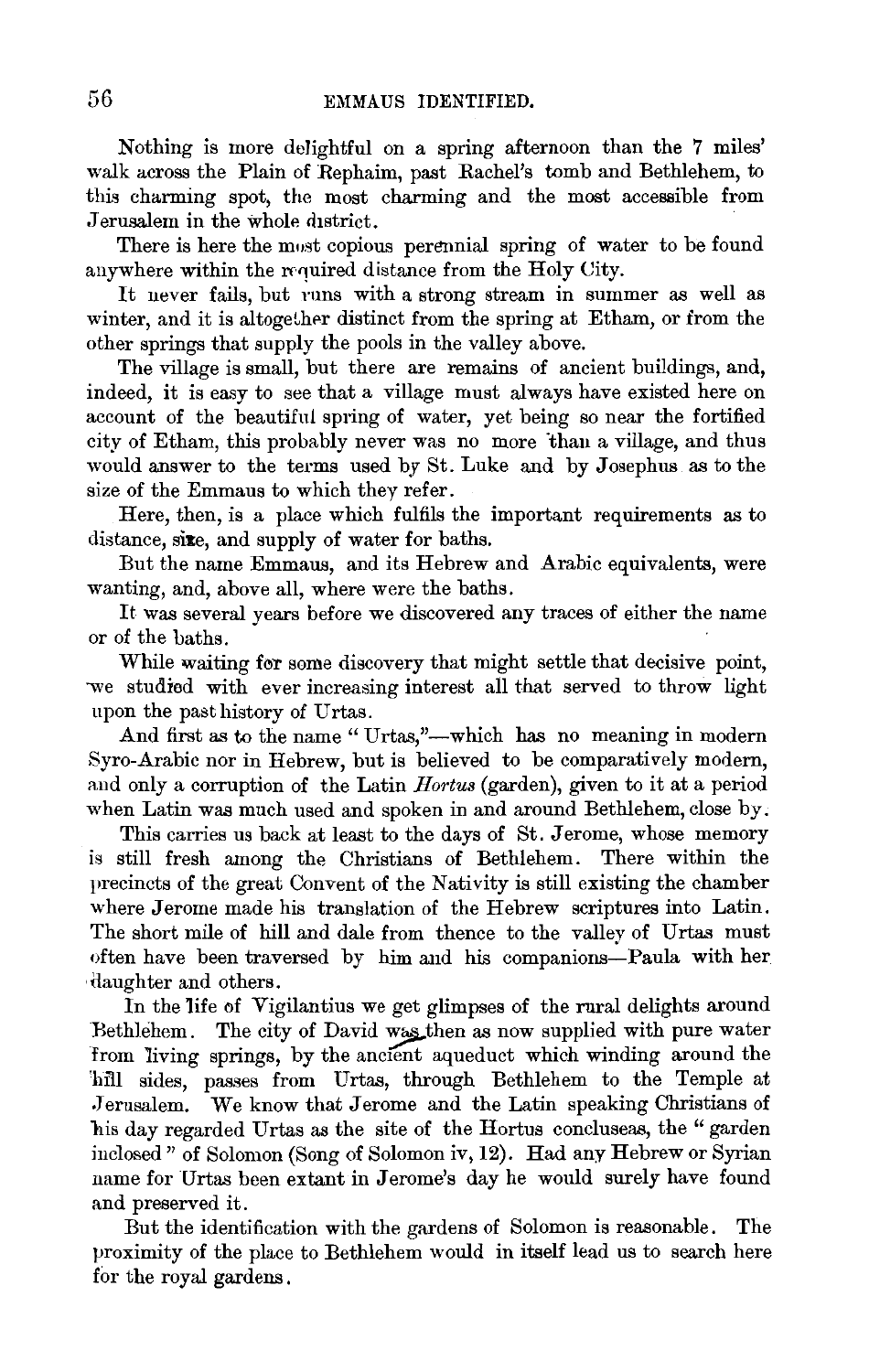Josephus tells us that they were at Etham ; the name Etham survives to this day as the name of a spring of water at the head of the valley, Ain Aitân. And the ancient city of Etham was doubtless on the mountain beside the spring. From 2 Chronicles xi, 6, we learn that Etham was near Bethlehem and Tekoa, which agrees well with the position of Urtas.

After Urtas Tekoa (now Tekua) is the very next town to Bethlehem. The Septuagint have placed Etân or Aitân among the cities of Judah, Bethlehem, Fagor, &c., inserted by them in Joshua xv. Fagor (now Faghoor) is the next important place of ancient date south of Urtas an hour distant. Josephus tells us that Etham "is very pleasant in fine gardens, and abounding in rivulets of water." No place but the Urtas valley would be thus described. He speaks of the early morning drives of King Solomon in his chariot to this delightful retreat; and Urtas is the only place to which an easy pleasant drive across the plain would be possible.

The Song of Solomon is full of allusions to the charms of this garden, with its waters, its fragrant hills, its vineyards, its paradise (ch. iv, 13, rendered " orchard ") of pomegranates and pleasant fruits.

In all points the Urtas valley with its fruit gardens and vineyards on the mountains around, fully coincides with the descriptive touches in that song.

The word *paradise* gives us a further clue. No ordinary garden or orchard can be justly described by the word *paradise;* but only such a one as was the garden of Eden; watered by a network of streams *parted* (Gen. ii, 10, "from thence it was *parted"* 1~:l) from the fountain head, into refreshing rivulets that keep up perennial verdure and a succession of pleasant fruits upon trees growing by the rivers of waters alluded to in Psalm i, the imagery of which is probably derived from this very spot.

In Ecclesiastes (ch. ii, 5, 6) Solomon speaks of his paradise : "I made me gardens and paradises (orchards), I made me pools of water."

We find both in the Urtas valley. The pools, ascribed by ancient local tradition to Solomon, and still called by the very same word as that used in the Hebrew text, lie with the system of aqueducts in the head of the valley just below Etham ; while the word paradise lingers in the same valley below Urtas, as the native name for the Herodium, *Jebel el Furaidis,* "Mount of the little Paradise."

The aqueducts are still existing which were carried from the one to the other.

There can be no doubt that the "little Paradise," which gave the name thus traditionally preserved, was the Paradise which Josephus says Herod the Great formed around the newly-built fortress tomb, where the Edomite king was afterwards buried.

This Paradise of Herod was but a revival by him of the Royal Paradise belonging to the Great Solomon, whom it was his constant ambition to rival and to outdo in his kingdom, his magnificence and his buildings, including the Temple on Jericho--the palace on Zion and the country retreat here in the loveliest vale of Judah's royal inheritance.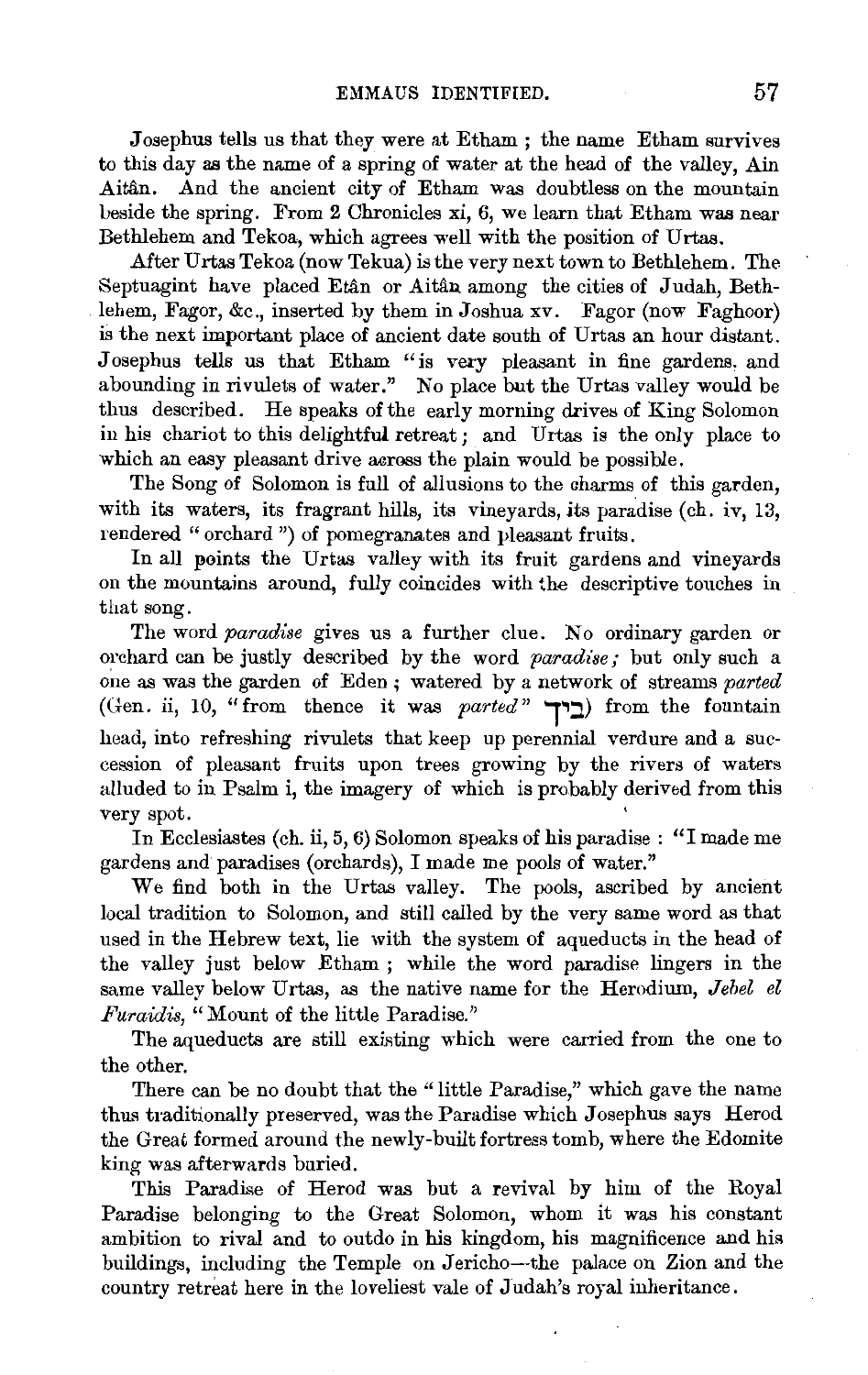The name Etham, which the valley formerly had from the city above, had in all probability been superseded after the days of Solomon by that of "Paradise," and the transition to that of Hortus = Urtas is not difficult to understand.

But still this gives no clue to the name of Emmaus having belonged to Urtas-although Urtas was clearly the only place where baths could have been maintained, and although Urtas was at the distance which Josephus gives as that of an Emmaus existing in his time.

We now turned our attention to what Josephus says about this Emmaus. It is not much, yet he alludes to three particulars in which his Emmreus agrees with that of St. Luke's Gospel.

1. The name.

2. The distance-60 furlongs.

3. It was a place, or village,

*Xooptov,* and therefore not the fortified city Emmaus- Nicopolis ou the plain. But there is more than this to be got out of the notice of Josephus.

The position of Emmaus is indicated, and it is described as having been chosen for a Roman settlement of military colonists, 800 strong.

Jerusalem had fallen. Vespasian and Titus had returned to Rome. Lucilius Bassus was Legate in Judæa.

The regular army had already been sent into other countries, excepting the lOth Legion, and some companies of horse and foot. The commander had attacked that citadel, which was in Herodium, Jebel Furaidis in the Urtas valley, and having taken it, he reduced Macherus, east of Jordan, which was then the most important fortress left in Jewish hands.

That taken, there remained but one stronghold, that of Masada, on the western cliffs, a few hours from Herodium on the way towards it *(see*  Josephus, "Ant.," xiv, 13, 9).

Masada was seemingly impregnable, and it was in the hands of a powerful and desperate body of infuriate Jews, whom the Romans were resolved to subdue.

It was about this time that Cæsar had ordered the lands of Judæa to be put up for sale, *all but one place,* which he "ordered to be reserved" for 800 men, whom he had dismissed from his army-which he gave them for habitation-it is called Emmaus, and is distant from Jersusalem threescore furlongs."  $($ "Wars," vii, 6,  $\bigoplus$ 

This place then must have combined advantages for colonial settlement with those of a central position among the mountain fastnesses, whence the Arabian and other tribes might be held in check, as well as the Jewish garrison at Musada.

What place so likely to attract the sagacious Romans as Urtas, with its copious supply of water from perennial springs, its rich soil, its admirable military position among the mountains with regard to Jerusalem, and to all the eastern and southern tribes-in the same valley as the Herodium (but just captured), and so near Musada as to prevent any hostile movement on part of the Jews in that fortress.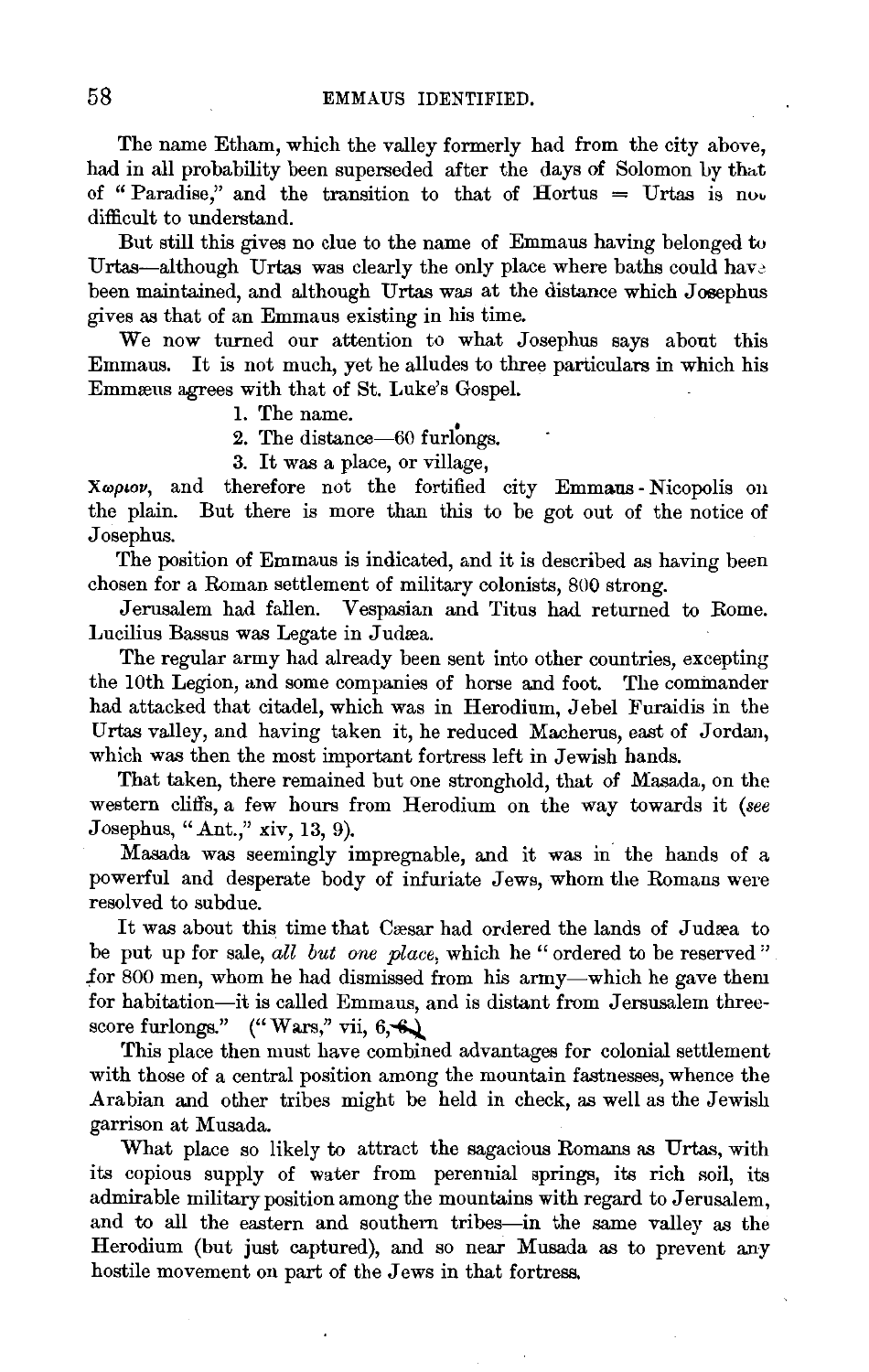The Imperial Emmaus colony may well have been posted at Urtasand the name Hirtus may possibly date from the occupation by these Roman soldiers, who would not easily abandon so fertile a spot when once they had it in possession-and after the Roman troops were withdrawn. the Latin speaking people at Bethlehem would naturally preserve the Latin name.

The present Fellaheen, who are so tenacious in the preservation of ancient. Shemitic names, could give us no other name than Urtas, which has been used by them from time immemorial, but which has no meaning in their tongue. This fact alone points to the conclusion that this race did not directly succeed to the original Jewish owners, but that a Latin speaking colony had intervened for at least a. temporary settle· ment.

Otherwise the ancient name would be still in use, as in so many hundreds of places where the Fellaheen have preserved them.

Nablous (Neapolis) for Shechem, and Sebastieh (Sebaste) for Samaria, are instances of Greek names which have in this manner supplanted older Hebrew names.

Urtas for Hirtus would be one more instance of similar change where an occupation of foreigners came between the ancient and the present possessors.

Not only are the position and character of the Urtas valley suitable for a Roman settlement, but in the village there are actual remains of a strong stone building, possibly a small fort. The character of the masonry points to the Roman age. Further down the valley there are remains of similar style, and massive masonry which the Fellaheen call "the Mills."

There is an instance at Kotonieh (the first station on the road to Jaffa, west of Jerusalem) of a Roman fort built like this in a commanding situation in a valley instead of on a height.

Kotonieh is acknowledged to have derived its present name from a Roman colonia, or military colony stationed there. Though also a watered valley, the position is not likely to have been the one chosen by the Roman Emperor for his Emmaus settlement, for it would have been altogether useless on this western side as a check on the eastern fortress of Musada, or on the mountain district in general, being too much off the upper plateau of highlands.

Having so far identified the Urtas valley with the Etham where Solomon had his gardens and paradise, and Herod the Great his paradise around the Herodium, and also as a suitable place for the Emmaus military colony, the *name* Emmaus still remained a difficulty.

Why should the Etham of early Jewish history have become Emmaus in Roman times 1

And where were "the baths," which alone could have justified the name Emmaus 1

The following circumstances led to the recovery of these missing links: the name Hammâm, which in Syro-Arabic represents the Greek Emmaus, and the ruins of sumptuous Roman baths.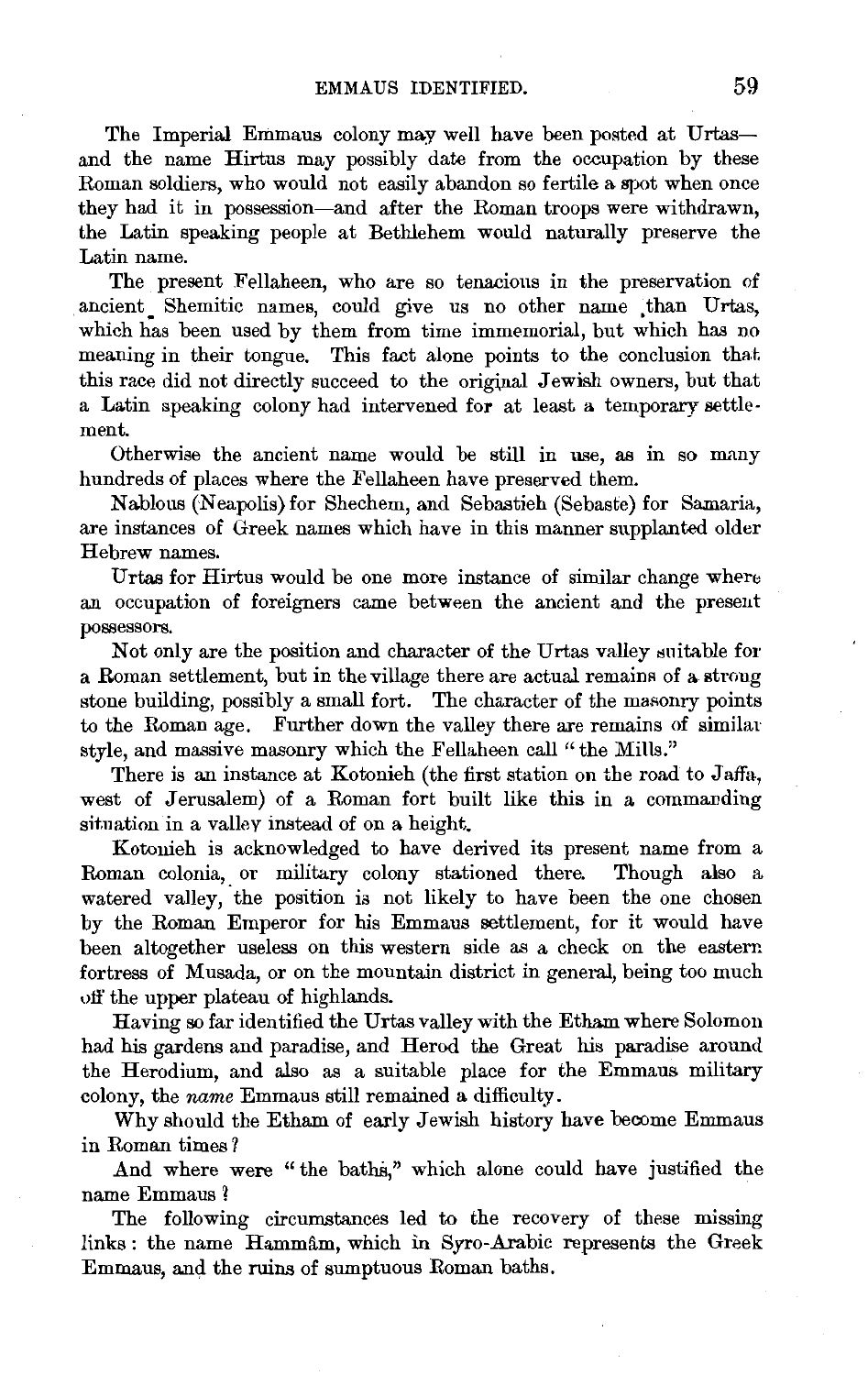In 1847 the rich soil and streams of living water in the Urtas valley, then deserted and desolate, had attracted the attention of John Meshullam, a British subject of Jewish birth. He sought and obtained the protection and assistance of the then British Consul (my husband), Mr. Finn, in establishing himself there upon lands leased from the Fellah proprietors. By the year 1856, a considerable part of the valley had been planted and restored to a condition of fertility and beauty. In that year I joined him in taking under cultivation a fresh tract, further down the valley.

Gardens and orchards, in fact "paradises," irrigated by streams from the fountain head, were once more formed in the valley-bed as of old.

.At one part, however, progress was arrested, the ground could not be cleared as elsewhere, for planting; it was fully occupied beneath the surface by remains of buildings hitherto concealed by about 20 inches of soil, evidently washed down from above in course of ages. We had noticed before that when the stream of water reached this spot, it used to disappear as if into a chamber of some kind.

Early in 1857, in digging for the foundations of a retaining wall for a garden plot, we once more came upon these remains, and found excellent hewn stone lying loose from some former building, also a fragment of cornice, pieces of a stone door with a place for the bolt, a few copper coins (one of Constantine, the rest Cufic), and a small bit of glass mosaic.

What was our delight when, as we stood there watching the Fellah workmen, we caught from their lips the word " Hammam," "baths."

" Hammam !" we cried, " where is the Hammam ?" " Oh !" replied one standing by, "the Fellaheen here *always* call this spot the place of the Hammâm, and yon rock jutting out into the path they call *Leeyet al* Hammam, "the promontory of the baths."

.At last, then, here was the missing link, the name *Emmaus.* But how make certain that the name had real value. Where were the baths 1

Several years passed before funds for making excavations were forthcoming.

But one thing became clearer each succeeding year, that in no other place within 60 furlongs of Jerusalem was water sufficient for maintaining baths to be found excepting at Urtas only.

At last, in 1861, Mr. Cyril Graham, whose discoveries east of Jordan had already cast so much light upon the literal accuracy of Holy Scripture, joined us in commencing diggings at the so-called Hammam in Urtas.

Just before we began, there were dug up in a field adjoining that spot, two Corinthian capitals of extremely pure style, and a fragment of cornice, all of native limestone. This quickened our zeal. We set to work, and the very first thing that came to light, only a few feet below the surface, was *a bath I* lined with purest white marble in perfect preservation, 4 feet long by 3 feet 7 inches wide, and 3 feet 9 inches deep, having in it a step or seat for convenience of the bather.

The marble is foreign, apparently from Greece.

In this bath were found two bronze strigiles, or bath scrapers similar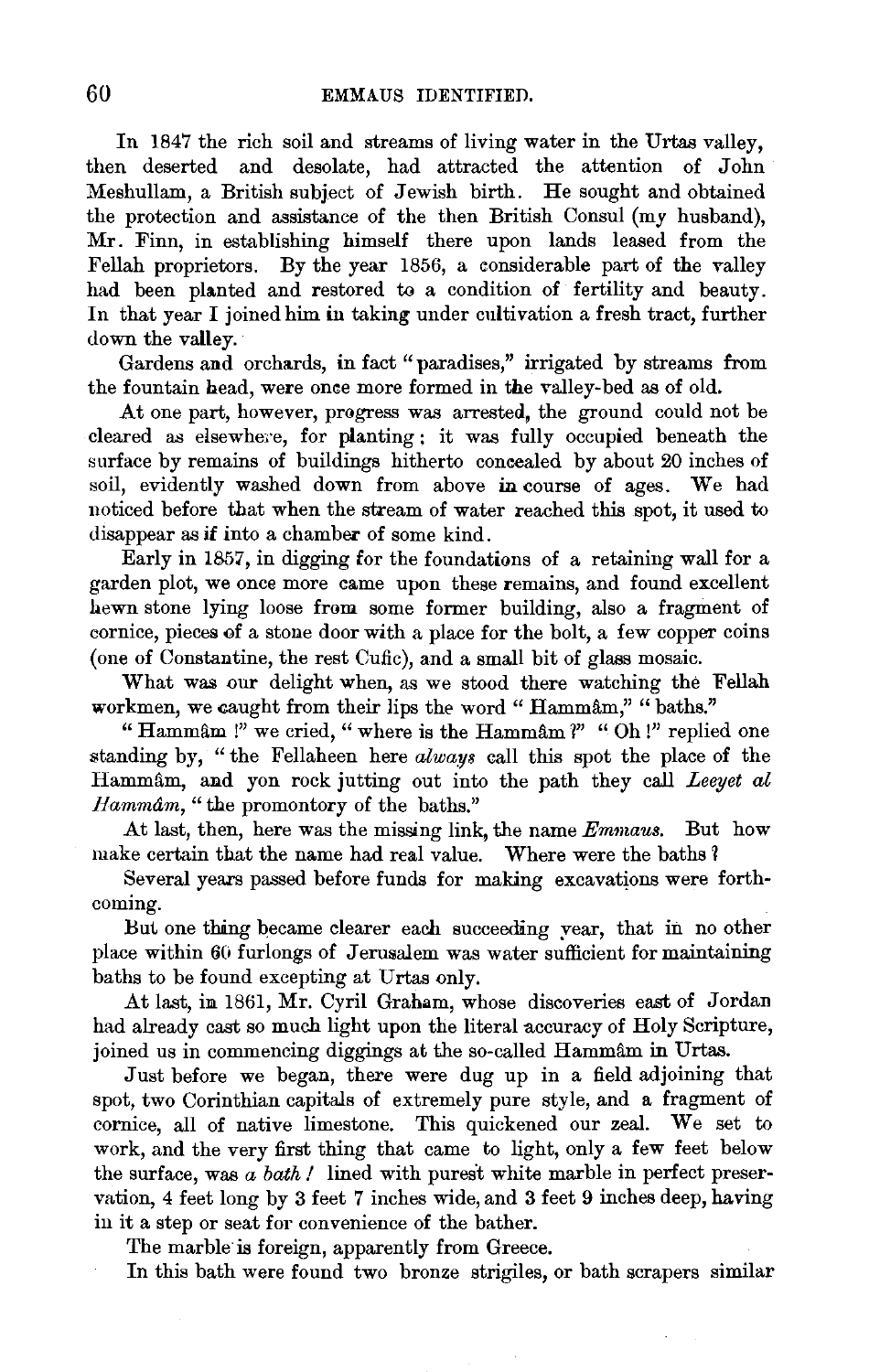to those found in the baths at Pompei. Also large quantities of coloured and gilt glass mosaics like those of Pompei, and those which ornament the dome of the rock on Moriah, the Churches of the Holy Sepulchre, and of the Nativity, and St. Sophia at Constantinople.

Next to this bath, we found another bath or tank, 23 feet by 18 feet, and 4t feet deep. The cement still remains in considerable quantity on the floor and sides. We then found, at a higher level, above the marble bath, and communicating with it, another tank, 4 feet 4 inches long by 4 feet wide, and 4 feet deep.

In all of these were found glass mosaics ; in the largest there also lay a small fragment of a column of blue and white marble ; many pieces of thick greenish panes of glass, evidently window panes of the bath ; much white marble pavement; one Jewish copper coin considerably worn; several Cufic coins, and the ornamental hasp of a brass lock.

Higher again than the small tank, and communicating with it by a cylindrical bore through the massive stone wall, we next found a large pool (perhaps swimming bath), 51 feet wide, that is 30 cubits of 21 inches, by 8 feet deep. The length he could not then ascertain. It was quite filled with mould washed down in course of ages from the higher ground.

In this pool we found still more proofs of the costly and magnificent character of these baths. Buried in the earth, there lay the shaft of a column, 8 feet 8 inches long, and 3 feet 11 inches in circumference, also of pure white foreign marble ; and not far off three marble capitals of peculiar style, very richly and beautifully carved in a species of palm-leaf pattern, somewhat like Corinthian, and reminding us of the monolith at the Huldah Gate of the Temple on Moriah. The roof had doubtless been supported on pillars as in the baths of Caracalla at Rome.

Here were also fragments of very thin glass vessels and of ancient pottery; bits of Roman tiles; two little metal implements, apparently ear-picks ; a piece of a stylus of unknown material ; and fragments of marble pavement grooved so as to be bound together with metal clamps, which were still in some of the pieces.

There were a piece of an iron hinge, a rusty sickle, and a small bit of glass shaped like a solid trumpet (similar, as some one told us, to metal ones found at Pompei), also a fragment of glass, which bears on it marks of the casting process, such as one sees on glass cast nowadays. Cast glass has also been found in the baths at Pompei. The last, and perhaps the most interesting of the miscellaneous relics dug up, were small triangular pieces of black bituminous stone which had evidently been used in mosaic pavement.

This stone, found near the Dead Sea, is now used by the Bethlehemites for small ornamental cups, vases, &c. But Josephus tells us of the use to which it was put in the days of King Solomon, as pavement on the road which he laid for chariots from this very place, Etham.

''Now Solomon had divine sagacity in all things, and was very diligent and studious to have all things done after an elegant manner, so he did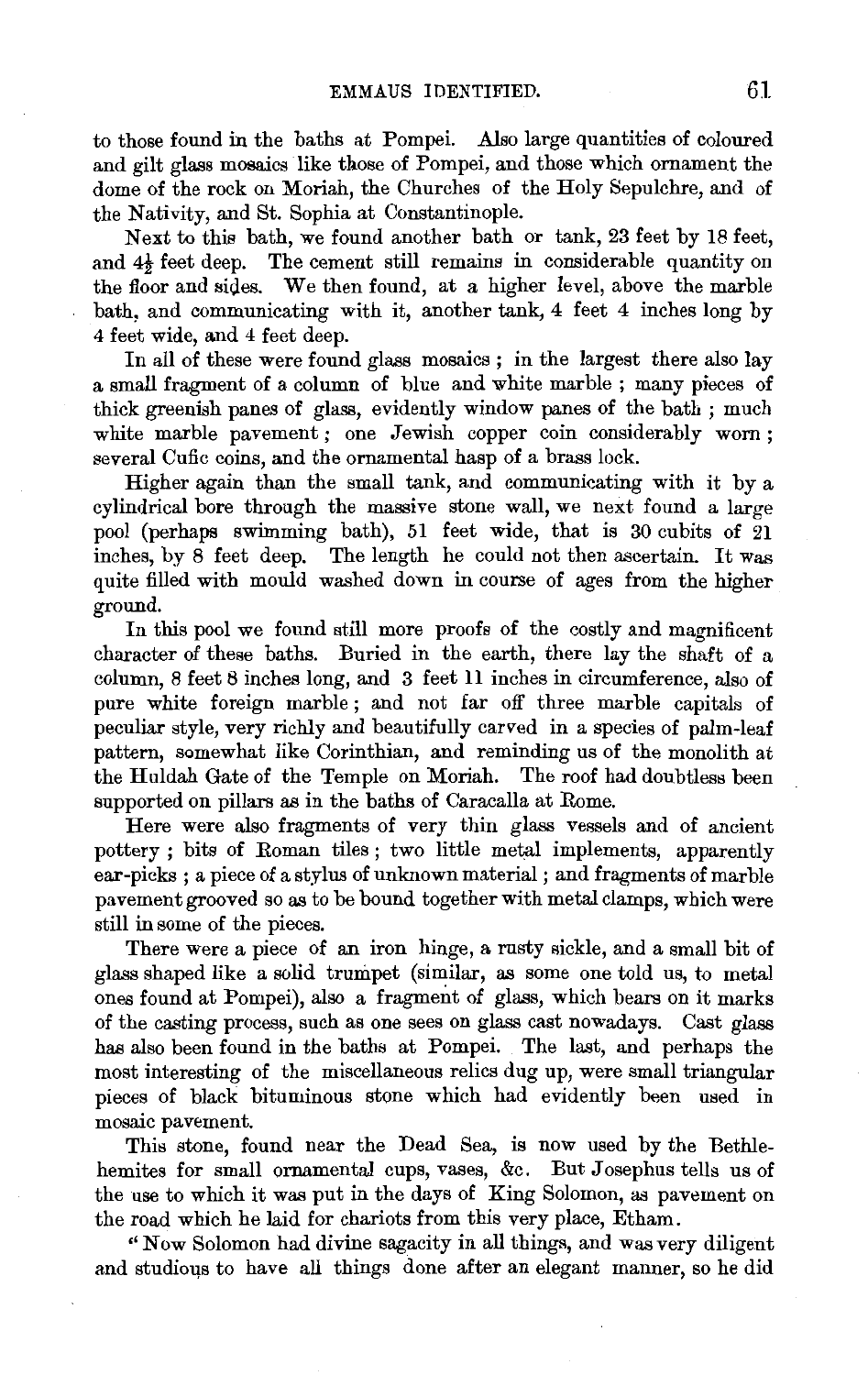not neglect the care of the ways, but he laid a causeway of *black stone*  along the road that led to Jerusalem, which was the royal city--both to render them easy for travellers, and to manifest the grandeur of his riches and government" ("Ant.," viii,  $7, 3, 4$ ).

The marble lined bath when laid open to view at once struck our .Jewish friends as similar in arrangement to the Mikoah, or bath used for ceremonial ablutions at the synagogue. And they argued that this was proof of the whole being the work of their great King Solomon. It is of course possible that Solomon may have added baths to the luxuries of his country paradise-though not of the Roman style.

But the foreign marbles, the style of the capitals, the glass and the pottery, led us rather to ascribe them to Herod the Great, whose extraordinary love of luxury is well known, and who would gladly adopt the custom which had newly come in with the reign of Augustus Cæsar of establishing magnificent Royal Thermæ. There was an unmistakable resemblance here to Roman baths. And Herod would naturally mingle .Jewish arrangements with those which bespoke his Roman tastes. The only other sovereign by whom they might have been arranged was Con stantine. But his residence at Jerusalem was too short for such an undertaking, and the baths must have existed before St. Luke and Josephus wrote about Emmaus, near Jerusalem.

Here, then, beyond all cavil or doubt, we had brought to light Emmaus, the Hammam, the baths, at 60 furlongs from Jerusalem.

And it seems to me that while the accuracy of St. Luke and of .Josephus are vindicated, we may easily account for the fact that Hamath, the purely Hebrew form of Emmaus, has not been recovered as attached to this spot. There are no natural *hot springs* here to deserve the name of Hamath. These are artificial Roman baths, just such as the proud luxurious Herod in his emulation of Cæsar, no less than of Solomon, would erect here at his little paradise and near his fortress at Herodium.<sup>1</sup> The Greek name Emmaus would naturally be used in those Greek speaking days for the little village, now that the ancient Etham higher up was no longer a strong city. As Emmaus only, not as Hamath, could it have been known to the writers of our Saviour's days. It was as such the creation of Herod. The mention of this place by this name by two writers of the Herodian period, St. Luke and Josephus, is one of those undesigned coincidences so invaluable in evidence.

This Emmaus was Emmaus *only* at the particular period when they were writing.

<sup>1</sup> Thermæ-hot-springs, meant properly warm springs or baths of warm water-but came to be applied to those magnificent edifices which grew up under the Empire in place of the simple balnea of the Republic.  $\dots$ . Writers, however, use these terms without distinction ; thus the baths erected by Claudius Etruscus, the freed man of the Emperor Claudian, are styled by Statius balnea. and by Martial Etrusci thermulæ.-" Dict. Greek and Roman Antiquities," Art. Balneæ.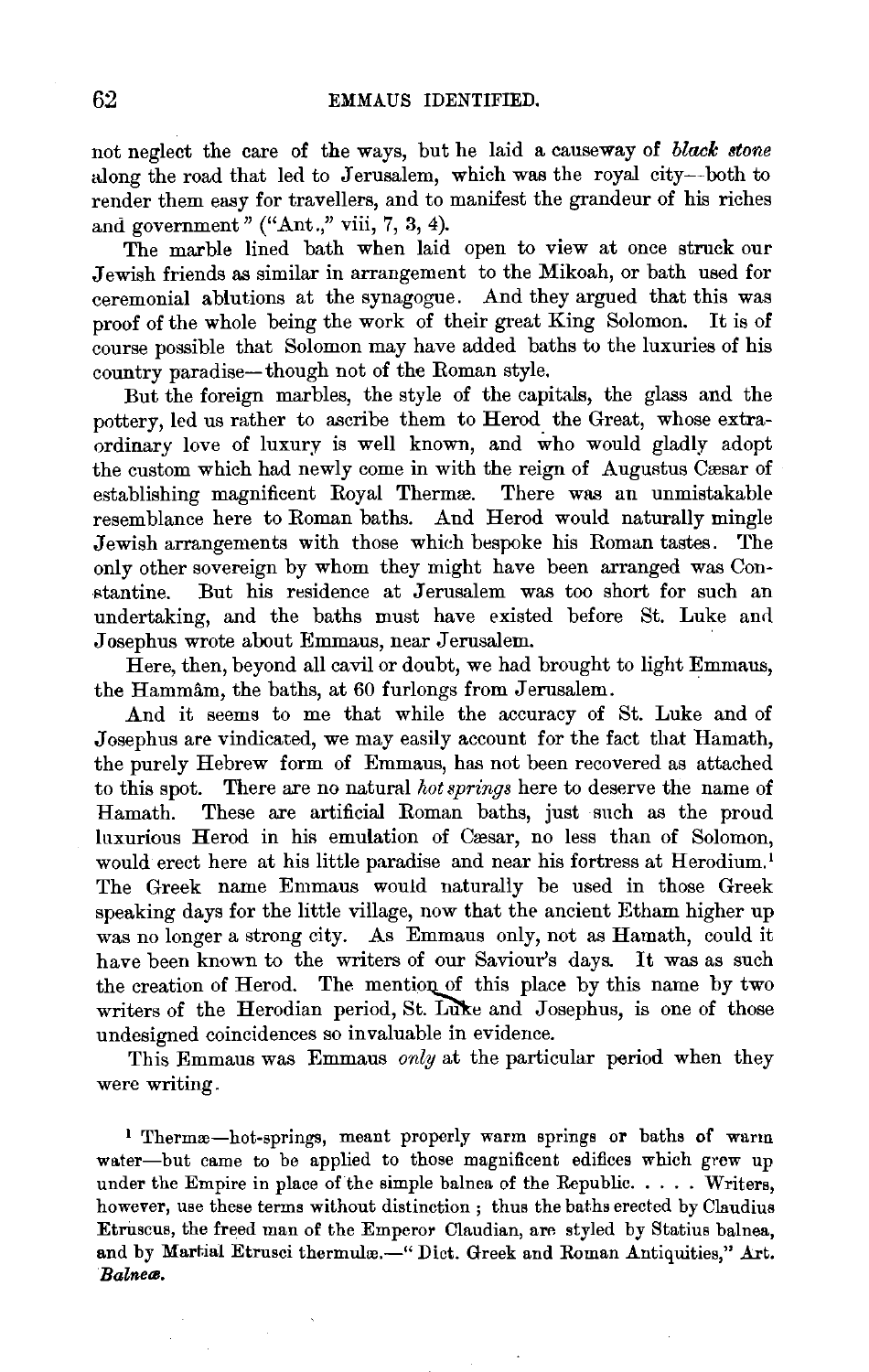And when the splendid baths were laid in ruins the marble columns which had supported the roof, the capitals, the mosaics, and all the rest were mingled in general ruin, the baths lay buried under the ruins; Emmaus disappeared and became known as the Hortus of King Herod (as of Solomon before him) to the Latin speaking soldier colonists of Titus who occupied the ground, aided perhaps by native Fellaheen. These latter in their turn swarmed over the land and took possession of it as Urtas, which it has remained till now.

All Jewish inhabitants must have disappeared and made way for the Roman soldiery, who would be at no pains to preserve the Hebrew name, otherwise it must have been handed on and preserved by the Fellaheen, whose language is so similar to Hebrew.

The marvellous fact remains that though the name of the village was lost, though the ruined baths were buried in the soil, these ignorant peasants had preserved to us in their unerring and imperishable tradition at the place, and the promontory of the Hammâm, the clue to the discovery of the long lost Emmaus, here at 60 furlongs from Jerusalem, with its baths of royal magnificence.

Another consideration of deep interest suggests itself in connection with the sacred history of this Emmaus. King Solomon would not have appropriated this valley for his country retreat, unless it had been his by inheritance from his father David, and his grandfather Jesse, the Bethlehemite. He could not otherwise have obtained it, for the law of Moses forbade the alienation of land from any family by purchase or sale (Leviticus xxv, 23-31; Numbers xxxvi, 7-9; 1 Kings xxi, 3; Ezekiel xlvi, 18).

Now if the Urtas valley from Etham downwards was the family property of David's Royal House, it must also have been the legitimate inheritance of Him Who was the lineal descendant of David--and as such the rightful Heir to his possessions and to his throne-the acknowledged Son of David.

What an unexpected interest this gives to the simple narrative of St. Luke's Gospel, in which is accorded how on the day of His Resurrection the Lord joined the two disciples on their way to Emmaus. Cleophas himself as connected with the family of David may have also had some inherited part or share in the valley as well as in Bethlehem close by. Eusebius in the "Onomasticon" says that Cleophas *was a native of Emmaus.* 

The invitation addressed by the disciples to our Lord was not that of mere strangers visiting the village.

How familiar must every object have been to these wayfarers-how well known every step of the road across the plain, now green with springing corn and bright with flowers, how pleasant every turn of the sweet retired road that leads winding from Rachel's sepulchre along the hill sides in full view of Bethlehem, to the sheltered valley

The Edomite usurper of David's throne had appropriated to his own use this possession of David's family. Josephus tells us ('Wars," vii, 8, 4) that